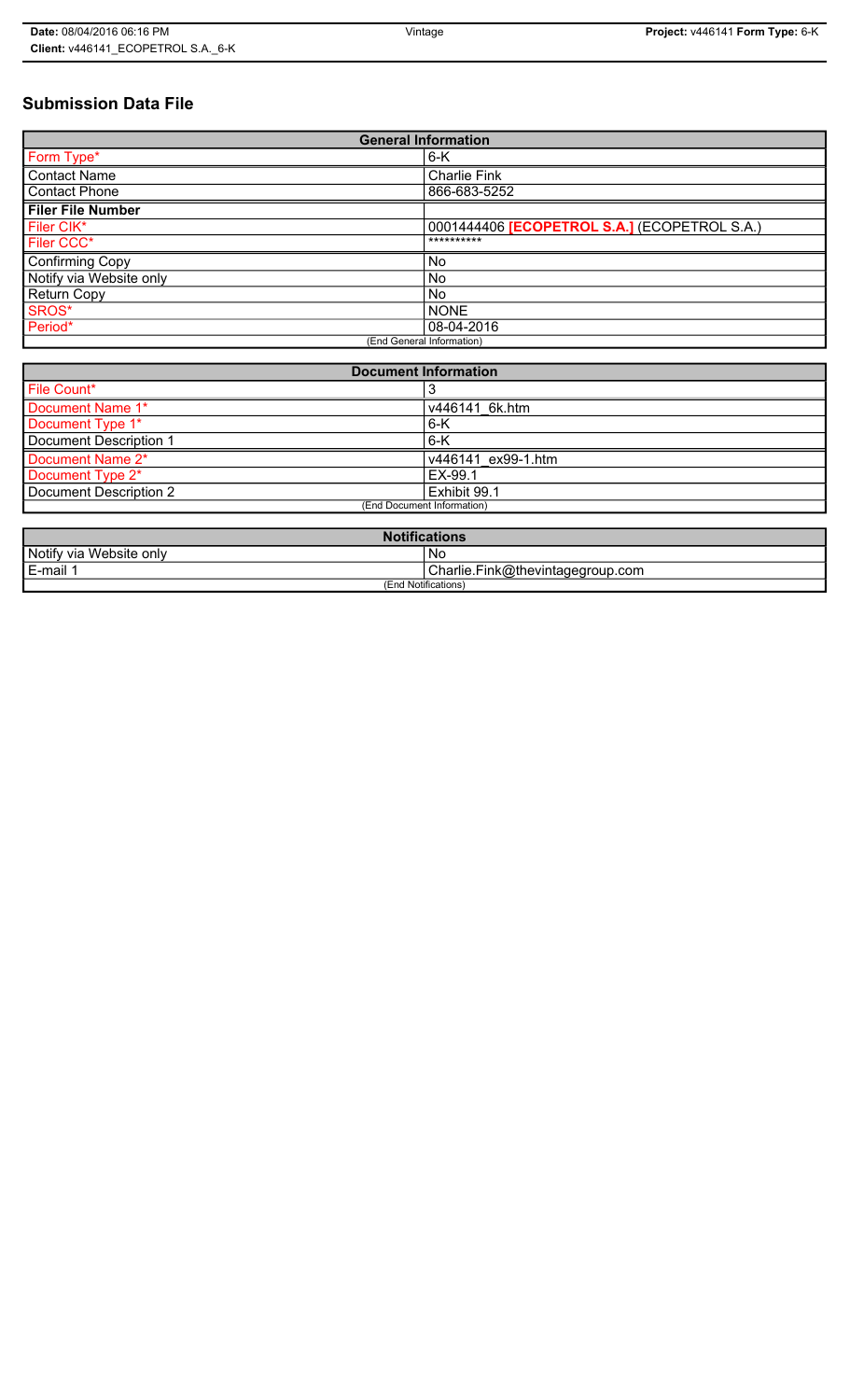### **UNITED STATES SECURITIES AND EXCHANGE COMMISSION Washington, D.C. 20549**

## **FORM 6-K**

### **REPORT OF FOREIGN PRIVATE ISSUER PURSUANT TO RULE 13a-16 OR 15d-16 UNDER THE SECURITIES EXCHANGE ACT OF 1934**

For the month of August, 2016 Commission File Number 001-34175

ECOPETROL S.A.

(Exact name of registrant as specified in its charter)

N.A.

(Translation of registrant's name into English)

COLOMBIA

(Jurisdiction of incorporation or organization)

Carrera 13 No. 36 – 24

BOGOTA D.C. – COLOMBIA (Address of principal executive offices)

Indicate by check mark whether the registrant files or will file annual reports under cover of Form 20-F or Form 40-F.

Form 20-F  $\boxtimes$  Form 40-F  $\Box$ 

Indicate by check mark if the registrant is submitting the Form 6-K in paper as permitted by Regulation S-T Rule 101(b)(1)

 $Yes \Box$  No  $\boxtimes$ 

Indicate by check mark if the registrant is submitting the Form 6-K in paper as permitted by Regulation S-T Rule 101(b)(7)

 $Yes \Box$  No  $\boxtimes$ 

Indicate by check mark whether the registrant by furnishing the information contained in this form is also thereby furnishing the information to the Commission pursuant to Rule 12g3-2(b) under the Securities Exchange Act of 1934.

 $Yes \Box$  No  $\boxtimes$ 

If "Yes" is marked, indicate below the file number assigned to the registrant in connection with Rule 12g3-2(b): 82- N/A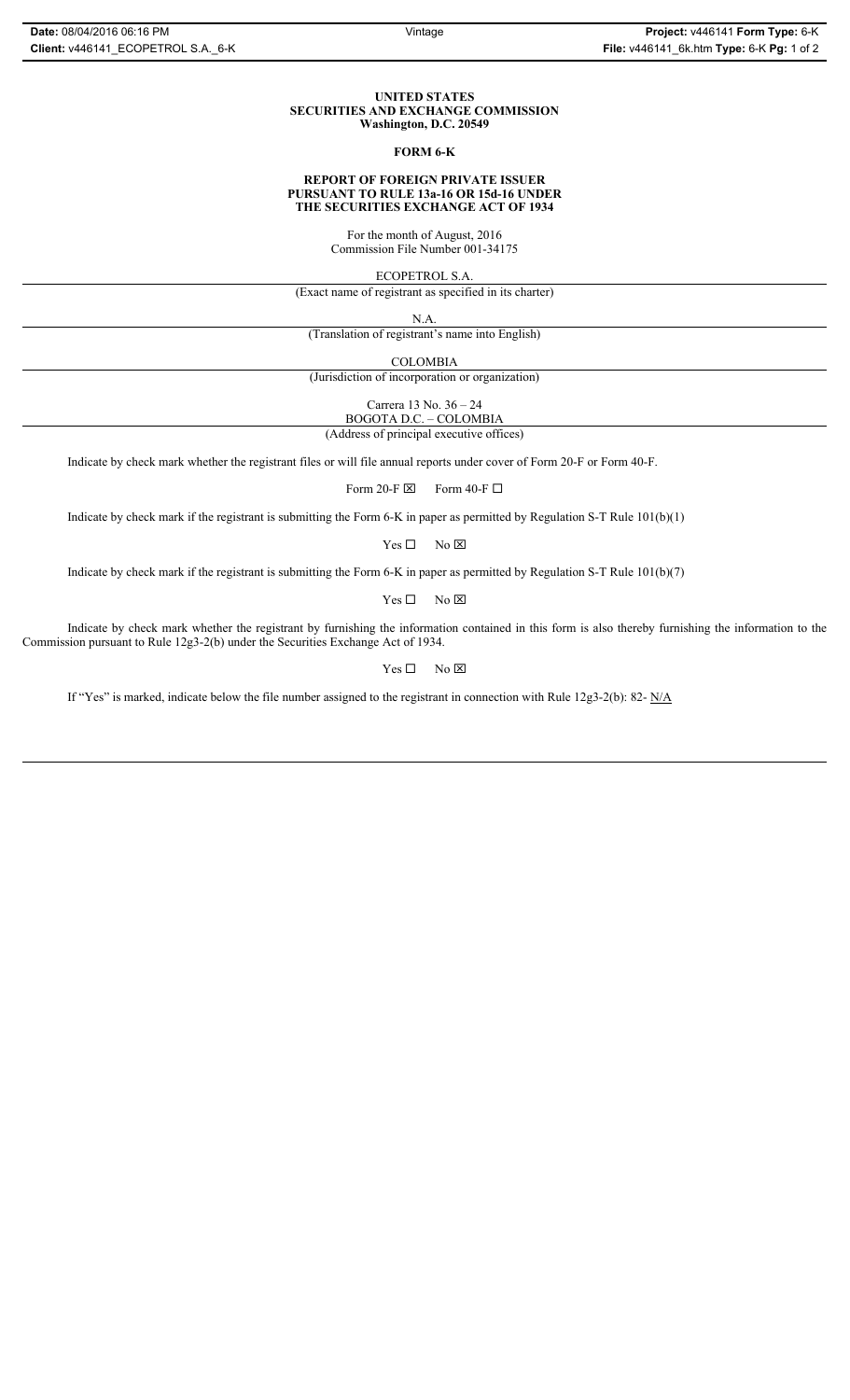## **SIGNATURES**

Pursuant to the requirements of the Securities Exchange Act of 1934, the registrant has duly caused this report to be signed on its behalf by the undersigned, thereunto duly authorized.

Ecopetrol S.A.

By: /s/ María Fernanda Suárez Name: María Fernanda Suárez Title: Chief Financial Officer

Date: August 4, 2016